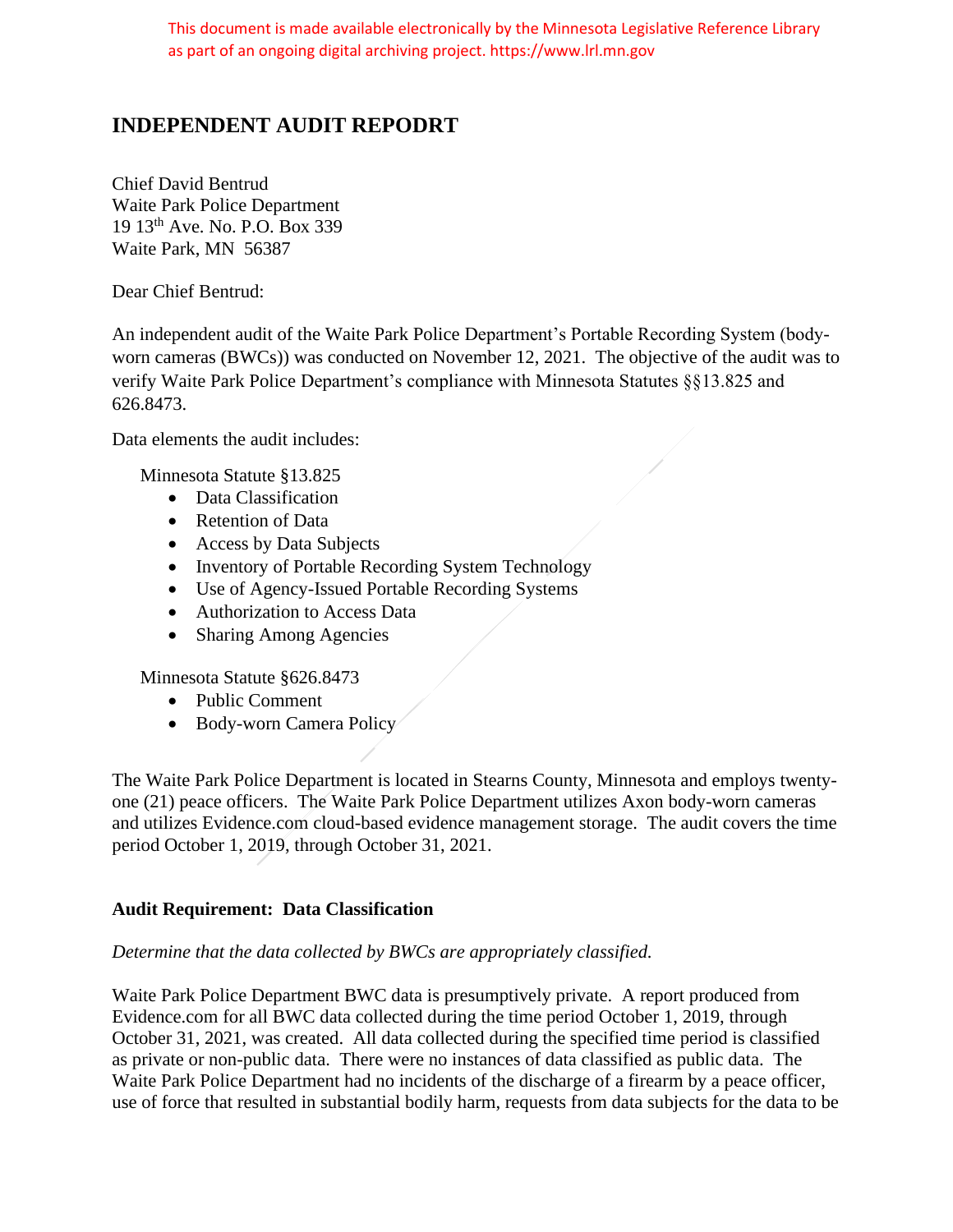made accessible to the public, or court orders directing the agency to release the BWC data to the public.

*No discrepancies noted.*

# **Audit Requirement: Retention of Data**

*Determine that the data collected by BWC's are appropriately retained and destroyed in accordance with statutes.*

The Waite Park Police Department utilizes the General Records Retention Schedule for Minnesota Cities and agency specified retention periods in Evidence.com. At the conclusion of a BWC recording, officers assign meta data, including an Evidence.com category, to the recording. Each Evidence.com category has an associated retention period. Upon reaching its retention date, evidence is systematically deleted. Deletion of the data is captured in the audit trail.

Randomly selected records from Evidence.com and the Evidence Created Report were reviewed, and the date and time the data was created was verified against the deletion date. Each of the records were deleted or maintained in accordance with the record retention. Randomly selected records were verified against audit trail reports, and each record was deleted or maintained in accordance with the record retention. Records selected were from the time period October 1, 2019, through October 31, 2021. The Waite Park Police Department has received no requests from data subjects to retain BWC data beyond the applicable retention period.

Police Sergeants and the Records Supervisor monitor the proper categorization to ensure data are appropriately retained and destroyed.

*No discrepancies noted.*

### **Audit Requirement: Access by Data Subjects**

*Determine if individuals who are the subject of collected data have access to the data, and if the data subject requests a copy of the data, other individuals who do not consent to its release must be redacted.*

BWC data is available to data subjects and access may be requested by submission of a data request form. During the time period October 1, 2019, through October 31, 2021, the Waite Park Police Department had received no requests to view BWC data but did fulfill requests for copies of BWC video from data subjects. Data subjects who had not consented to release of the date were redacted. A copy of the redacted video is stored in Evidence.com along with the original copy. A copy of the request form is maintained per retention.

*No discrepancies noted.*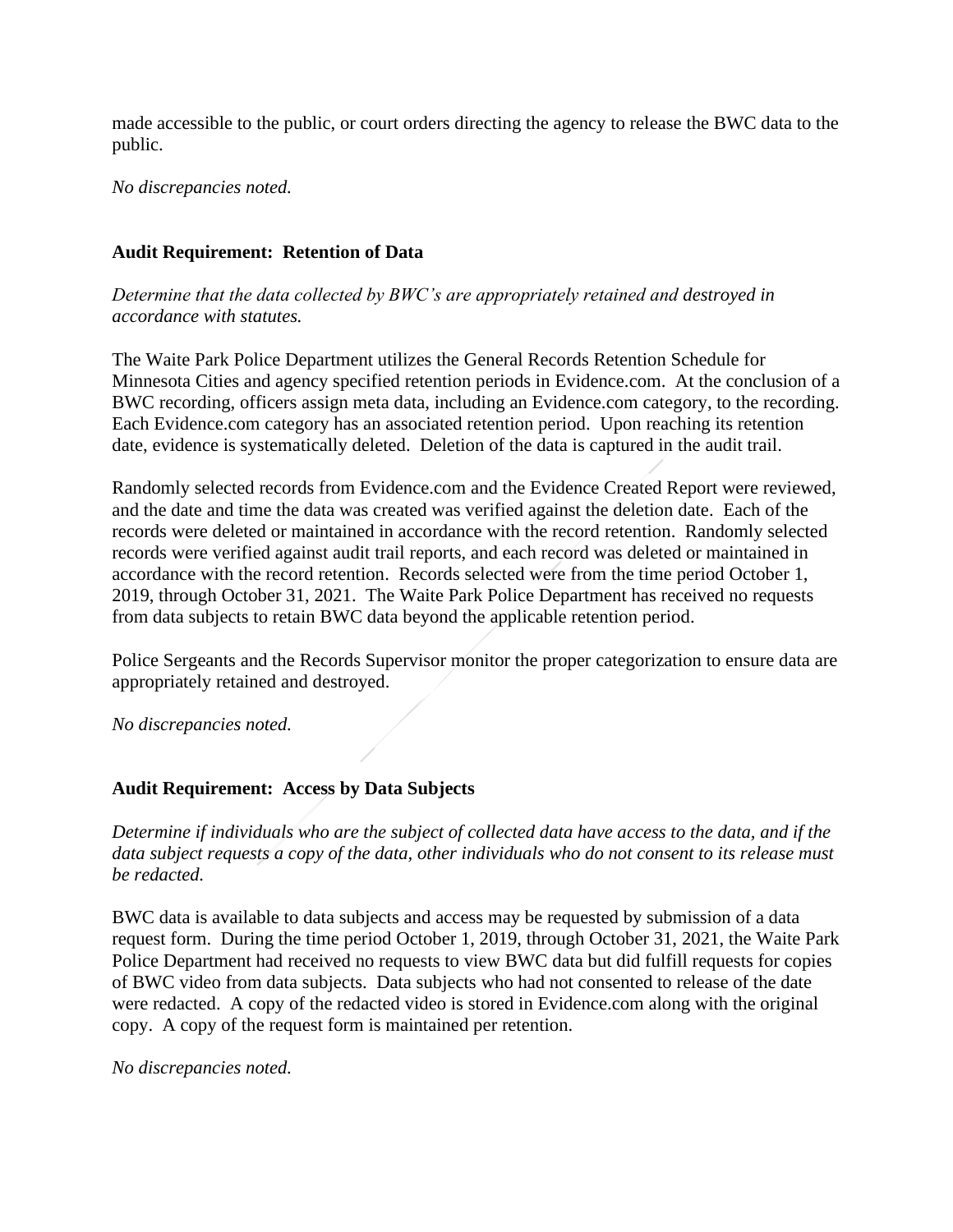# **Audit Requirement: Inventory of Portable Recording System Technology**

*Determine the total number of recording devices owned and maintained by the agency; a daily record of the total number of recording devices actually deployed and used by officers, the policies and procedures for use of portable recording systems by required by section 626.8473; and the total amount of recorded audio and video collected by the portable recording system and maintained by the agency, the agency's retention schedule for the data, the agency's procedures for destruction of the data, and that the data are available to the public.*

Waite Park Police Department's BWC inventory consists of nineteen (19) devices. An inventory report produced from Evidence.com detailed the number of recording devices owned and maintained by the agency. The inventory included the device model, serial number, device name, the officer assigned to the device, date of last upload, device status, error status, and the firmware version.

The Waite Park Police Department has established and enforces a BWC policy that governs the use of portable recording systems by peace officers while in the performance of their duties. The Department's BWC policy requires officers to conduct a function test of their BWC at the beginning of each shift to make sure the device is operating properly. Peace officers noting a malfunction during testing, or at any other time, are required to promptly report the malfunction to their supervisor. Peace officers are trained on the use of BWCs as part of their field training program.

A review of randomly selected dates from the patrol schedule were verified against the Evidence.com Evidence Created Report and confirmed that BWC's are being deployed and officers are wearing and activating their BWCs. A review of the total number of BWC videos created per quarter and a comparison to calls for service shows a consistent collection of BWC data.

Evidence.com queries detail the total amount of BWC data created, stored/maintained, and deleted. The Waite Park Police Department utilizes the General Records Retention Schedule for Minnesota Cities and agency specified retention periods in Evidence.com. BWC video is fully deleted from Evidence.com upon reaching its scheduled deletion date. Meta data and audit trails are maintained in Evidence.com after deletion of BWC video and audio.

BWC data is available upon request, and access may be requested by submission of a data request form.

*No discrepancies noted.*

### **Audit Requirement: Use of Agency-Issued Portable Recording Systems**

*Determine if peace officers are only allowed to use portable recording systems issued and m*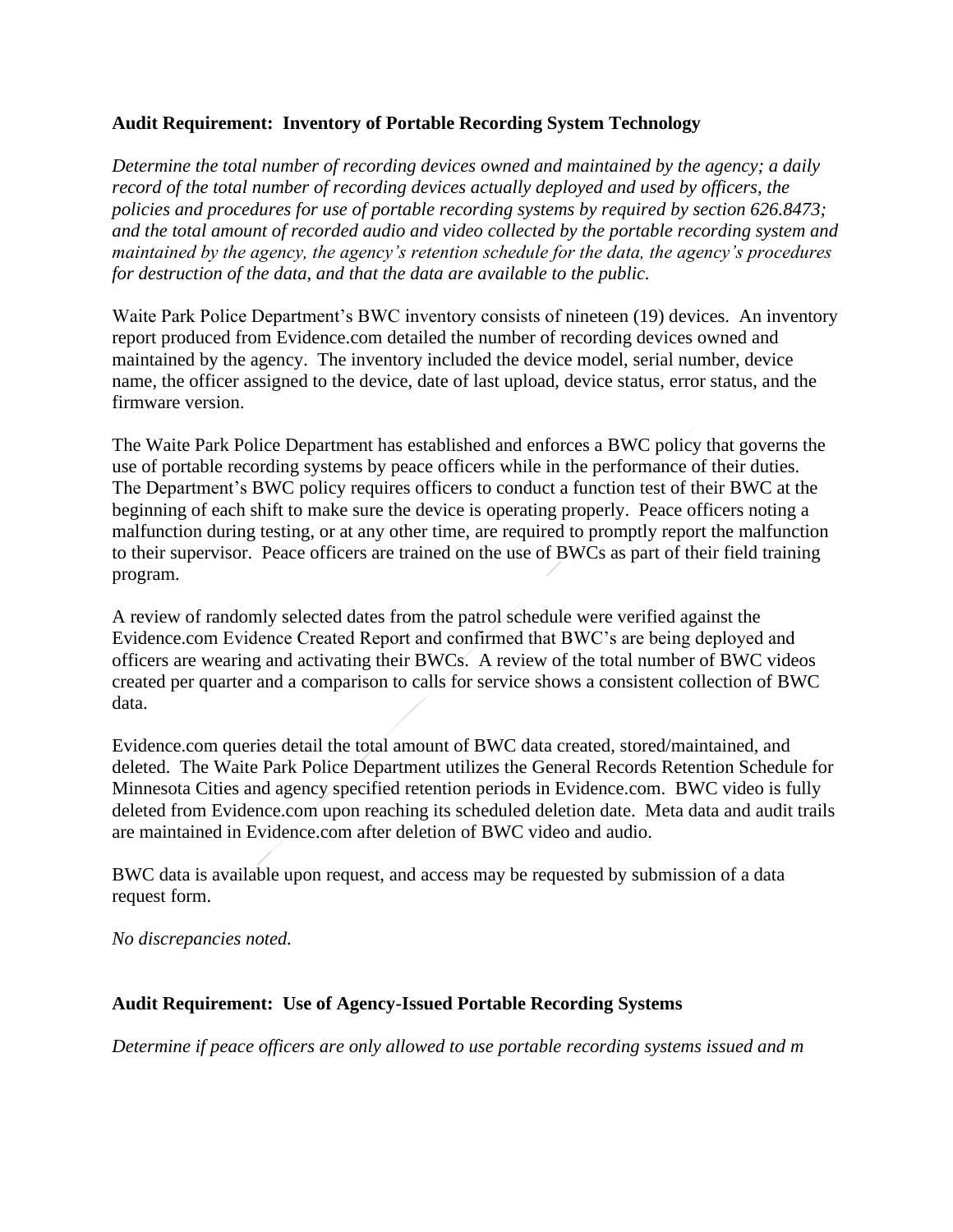#### *maintained by the officer's agency.*

The Waite Park Police Department's BWC policy authorizes and requires the use of departmentissued portable recording systems in the performance of official duties for the Waite Park Police Department or when otherwise performing authorized law enforcement services as an employee of Waite Park.

*No discrepancies noted.*

# **Audit Requirement: Authorization to Access Data**

*Determine if the agency complies with sections 13.05, Subd. 5, and 13.055 in the operation of portable recording systems and in maintaining portable recording system data.*

Supervisors and Records staff review meta data assigned to BWC data to ensure accuracy. Supervisors conduct reviews of specified BWC videos to ensure BWCs are being utilized in compliance with policy.

User access to BWC data is managed by the assignment of roles and permissions in Evidence.com. Permissions are based on staff work assignments. Access to Evidence.com is password protected and requires dual authentication.

The agency's BWC policy governs access to and sharing of data. Waite Park Police Department personnel may only access and share BWC data for legitimate law enforcement or data administration purposes. The BWC policy requires department members to document the purpose for accessing BWC data within Evidence.com. Access documentation is captured in the audit trail.

When BWC data is deleted from Evidence.com, its contents cannot be determined. The Waite Park Police Department has had no security breaches. A BCA CJIS security audit was conducted in March of 2020.

*No discrepancies noted.*

### **Audit Requirement: Sharing Among Agencies**

*Determine if nonpublic BWC data is shared with other law enforcement agencies, government entities, or federal agencies.*

The Waite Park Police Department's BWC policy allows for the sharing of data with other law enforcement agencies for legitimate law enforcement purposes only and for the sharing of data with prosecutors, courts and other criminal justice entities as provided by law. Agencies seeking access to BWC data submit a written request. Secure electronic sharing of data within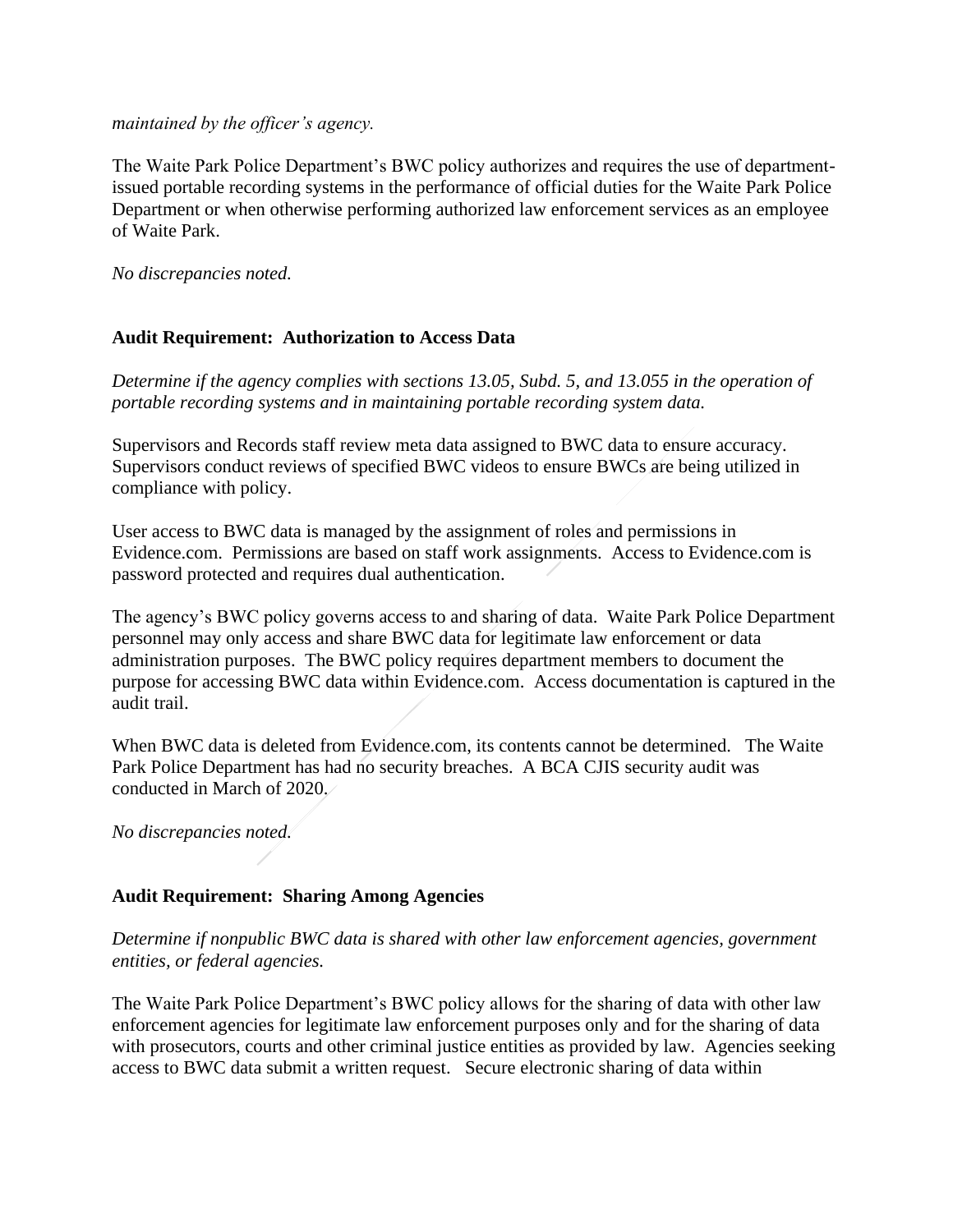Evidence.com is captured in the audit trail. An Evidence.com Evidence Sharing Audit Report provides documentation of shared data.

*No discrepancies noted.*

# **Audit Requirement: Biennial Audit**

*Determine if the agency maintains records showing the date and time the portable recording system data were collected, the applicable classification of the data, how the data are used, and whether data are destroyed as required.* 

Evidence.com and the Evidence.com Evidence Created Report document the date and time portable recording system data were collected and deleted per retention. All BWC data collected from the time period October 1, 2019, through October 31, 2021, is classified as private or nonpublic data. The Evidence.com Sharing Audit Report and the Post Notes field within Evidence.com document how the data are used. The audit trail is maintained in Evidence.com after deletion of BWC video. The Evidence.com audit trail documents each and every action taken from the creation of the recording to its deletion, as well as access of the audit trail after BWC data has been deleted.

*No discrepancies noted.*

# **Audit Requirement: Portable Recording System Vendor**

*Determine if portable recording system data stored in the cloud, is stored in accordance with security requirements of the United States Federal Bureau of Investigation Criminal Justice Information Services Division Security Policy 5.4 or its successor version.*

An Axon CJIS Compliance White paper outlines the specific security policies and practices for Evidence.com and how they are compliant with the CJIS Security Policy. Axon has signed the CJIS Security Addendum in all states and has performed statewide CJIS-related vendor requirements in Minnesota. Axon has incorporated the CJIS Security Addendum by reference into the Axon Master Services and Purchase Agreement. Axon maintains signed CJIS Security Addendum certification pages for Axon personnel. Authorized Axon personnel are required to complete Level 4 CJIS Security Training upon assignment and biennially thereafter.

*No discrepancies noted.*

# **Audit Requirement: Public Comment**

*Determine if the law enforcement agency provided an opportunity for public comment before it purchased or implemented a portable recording system and if the governing body with*